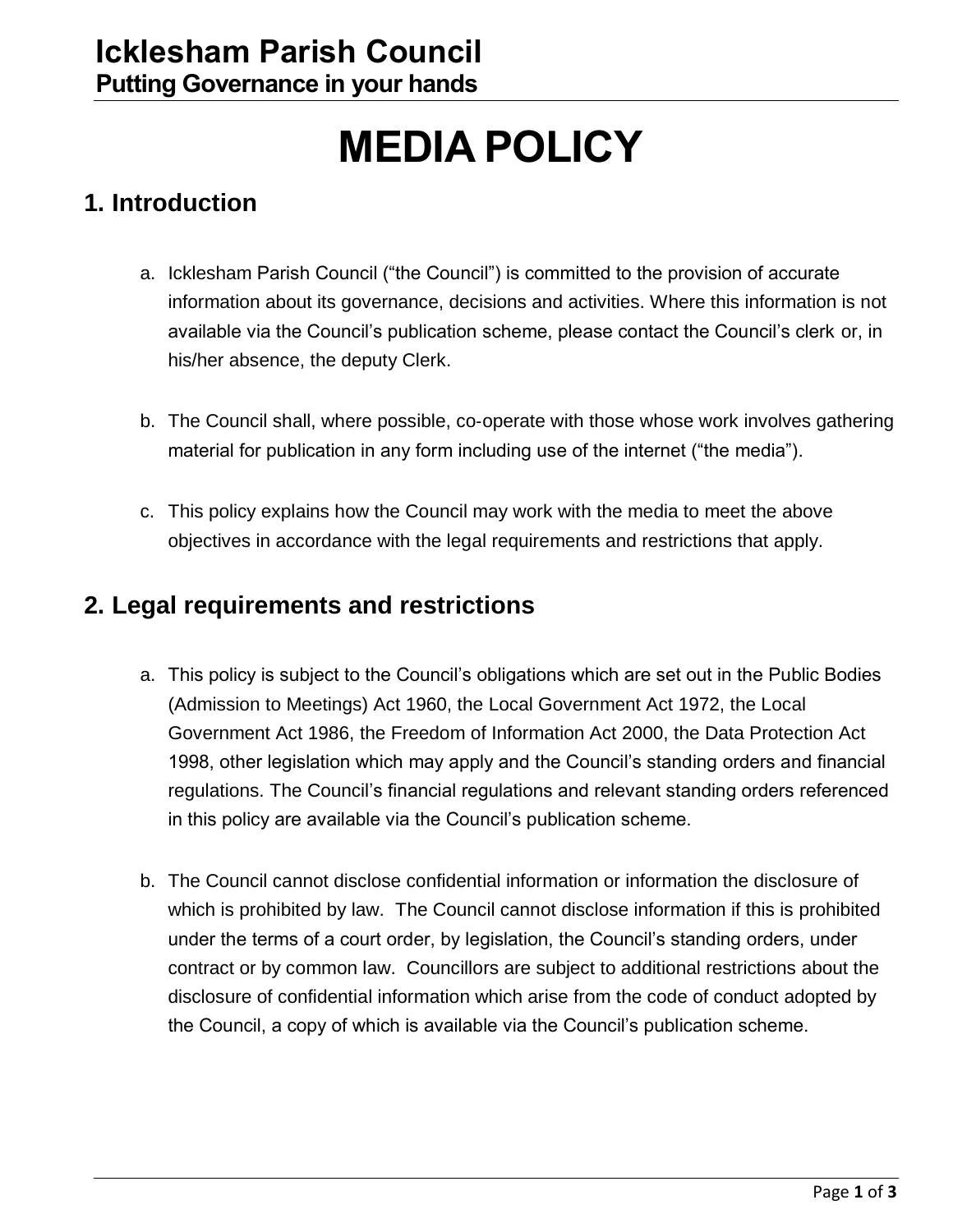## **3. Meetings**

- a. A meeting of the Council and its committees is open to the public unless the meeting resolves to exclude them because their presence at the meeting is prejudicial to the public interest due to the confidential nature of the business or other special reason(s) stated in the resolution. In accordance with the Council's standing orders, persons may be required to leave a meeting of the Council and its committees, if their disorderly behaviour obstructs the business of the meeting.
- b. Where a meeting of the Council and its committees include an opportunity for public participation, the media may speak and ask questions. Public participation is regulated by the Council's standing orders.
- c. The photographing, recording, filming or other reporting of a meeting of the Council and its committees (which includes e.g. using a mobile phone or tablet, recording for a TV/radio broadcast, providing commentary on blogs, web forums, or social networking sites such as Twitter, Facebook and YouTube) which enable a person not at the meeting to see, hear or be given commentary about the meeting is permitted unless
	- i. the meeting has resolved to hold all or part of the meeting without the public present or
	- ii. such activities disrupt the proceedings or
	- iii. paragraphs  $3(d)$ ,  $3(e)$  and  $3(f)$  below apply.
- d. The photographing, recording, filming or other reporting of a child **or young person under the age of 18** or vulnerable adult at a Council or committee meeting is not permitted unless an adult responsible for them has given **their written** permission.
- **e. Members of the public attending the meeting who do not wish to be photographed, recorded, filmed or other ways reported will be asked to sit at the back of the public gallery. If they wish to participate in the meeting, the chairman will request that any photographing, recording, filming or other reporting cease for the duration of their participation in the meeting.**